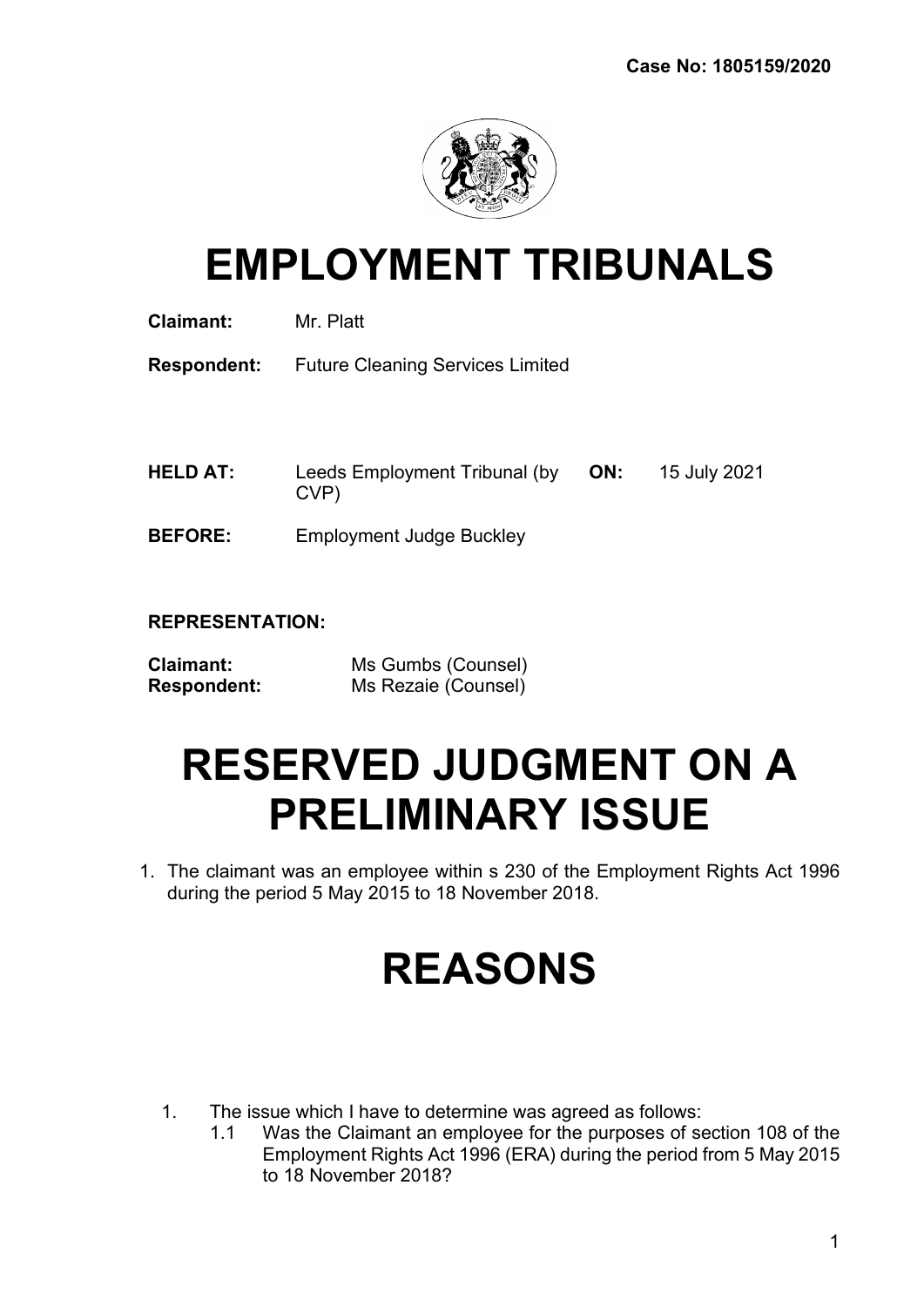### **Witnesses**

- 2. On behalf of the respondent I heard evidence from Mr. Chisholm, founder of the business and chief executive officer at the relevant time. On behalf of the claimant, I heard evidence from the claimant and Ms Dickinson.
- 3. I did not find Ms Dickinson a reliable witness. She changed her evidence in relation to two material aspects, one at the start of her evidence, after hearing the claimant give evidence to the contrary, and one during crossexamination. On both aspects her written evidence, before the changes, would have been misleading.
- 4. I found that Mr. Chisholm and the claimant were both attempting to give honest evidence to the best of their recollection. There were some inconsistencies in the claimant's evidence in relation to his intentions when entering into the relationship, but this seems to me to be likely to arise from the changes in the claimant's understanding of how employment status is determined, rather than from any deliberate attempt to mislead the tribunal. I accept that his answers on whether or not his partner was paid a wage by his company were inconsistent and could have been construed as evasive, but ultimately he gave what appeared to be candid answers which did not cast him in the best light. Overall the way in which he gave this evidence does not negatively affect my view of the rest of his evidence.
- 5. Where I have had to determine a dispute of fact I have done so largely on the basis of supporting documentation or on the basis of which version appears to me to be more likely.

## Findings of fact

- 6. I have limited the findings of fact to those necessary to determine the issue.
- 7. In 2015 the claimant was alerted by a recruitment consultant, Scott Shepherd, to a position at the respondent company. In March 2015 the claimant attended two job interviews and on 2 April 2015 was offered the position of the respondent's Sales and Business Development Director South. The claimant was also asked, as part of the process, to create a mock PowerPoint presentation for a client.
- 8. The respondent interviewed a number of other individuals, a couple of which were 'very very good' but the claimant was selected because he had a very good track record in sales, he was a 'likeable guy' and he fitted the bill better.
- 9. The offer letter sets out the terms of the offer of employment including an initial annual salary of £75,000 with a car allowance of £7,500, a commission package and bonus. The letter provides that a mobile telephone, laptop and iPad will be provided and private healthcare and pension scheme will be offered. After some negotiation on terms the claimant accepted a slightly revised offer of employment on 23 April 2015 to start on 5 May.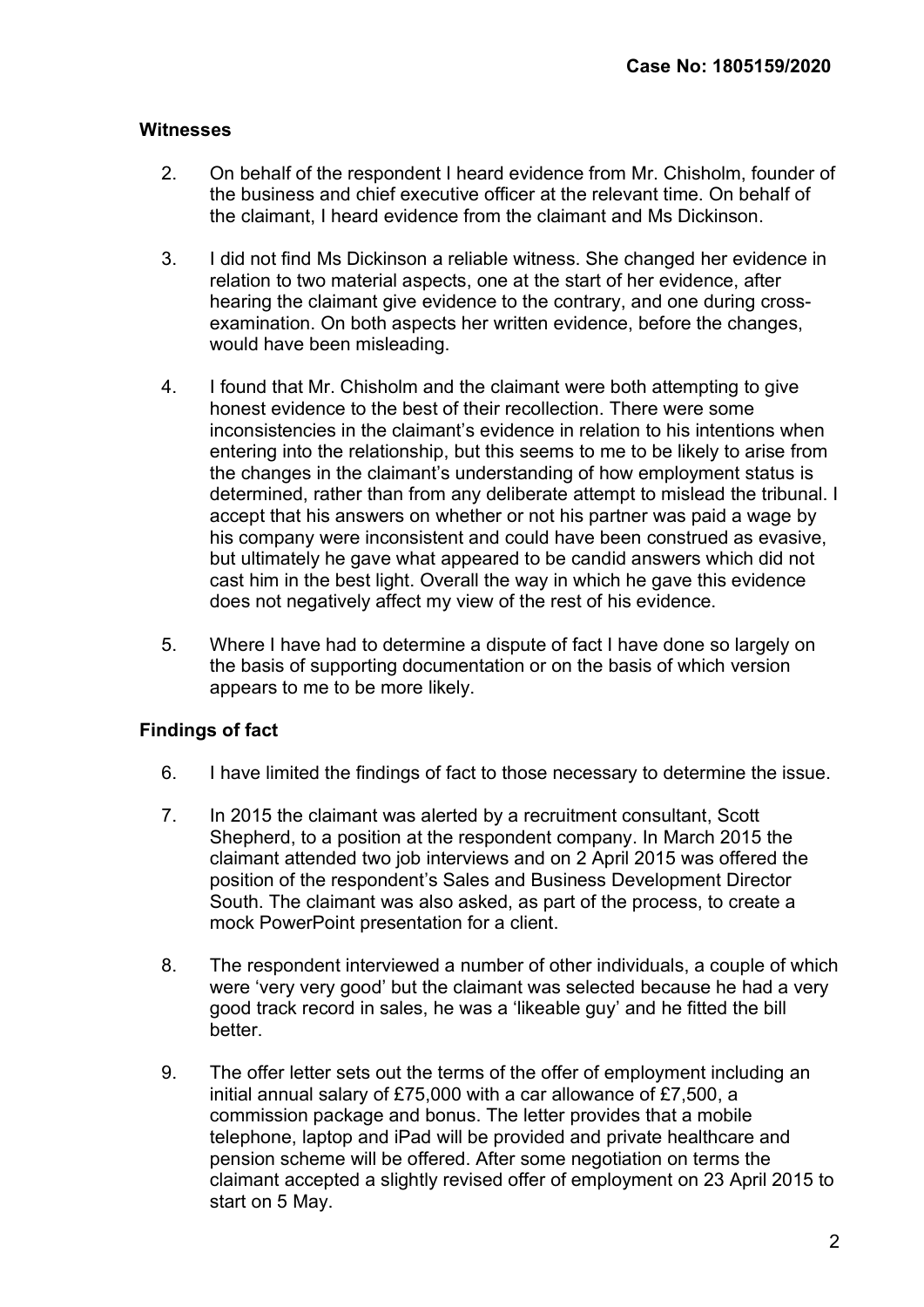- 10. Before the claimant started work he asked the respondent to enter into a consultant-client relationship with Timothy Platt Limited rather than an employer-employee relationship. He had taken advice from his accountant and his insurers on how this could be achieved.
- 11. In order to achieve this he incorporated a company (Timothy Platt Limited) on 5 May. There were several discussions between the claimant and Mr. Chisholm about this proposal before it was agreed.
- 12. In a letter to Mr. Chisholm of the same date he states that he has taken financial and legal advice regarding the benefits and risks of a consultantclient relationship and sets out a summary of those advantages. The claimant states that the main benefits for him are the tax savings, because he can attribute certain costs to the business such as his accommodation in London and the more favourable tax rate when taking income as dividends. The benefits for the respondent are identified as follows:
	- 1. My services being covered by my company's professional indemnity insurance;
	- 2. Using my company's London mailbox address (…) as your own;
	- 3. All travel costs within the M25 motorway included in my basic charge;
	- 4. All mobile telephone costs included in my basic charge;
	- 5. Not being burdened with many unusual obligations of an employer.
- 13. The letter also identifies the risks as follows:

The main risk of a consultant-client relationship is that of it being claimed that I am disguised employee under the IR35 legislation. However, the enclosed contract would bring our relationship outside the IR35 legislation, eliminating the associated risk. This is reinforced by the fact that the proposed working practices, particularly that I will be working remotely and with a high level of autonomy, are not the working practices of a typical employee.

- 14. Given that the initial offer of employment was for remote working, I find that the description of the 'proposed working practices' is a reference to the role itself, whether carried out under a contract of employment or as a consultant.
- 15. The claimant enclosed a copy of the proposed contract. The respondent has a copy signed and dated by the claimant on 5 May 2015, so I find on the balance of probabilities the claimant enclosed the signed copy with that letter. Although the claimant had drafted the first page of the contract, which sets out particulars such as the dates, hourly charges and the nature of the services, the rest of the agreement was a pro forma provided by his insurers presumably, as stated in the letter, drafted to 'bring the relationship outside the IR35 legislation'.
- 16. The respondent took legal advice and, at some point, probably shortly after 5 May, agreed to the proposed contract for services.
- 17. The following terms of the contract for services are relevant:

CONTRACT SCHEDULE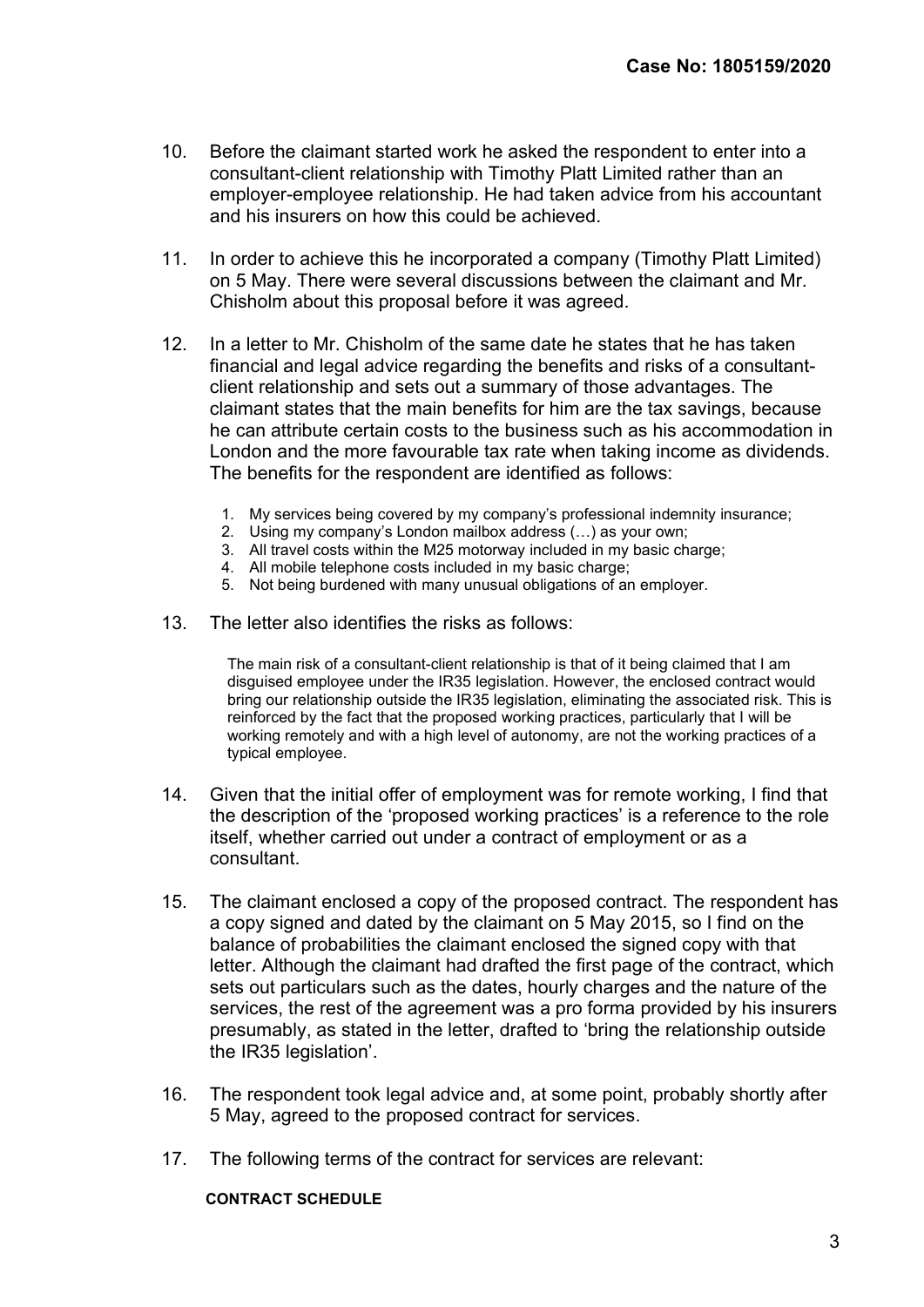#### **PARTICULARS**

| <b>Commencement date</b>            | 05 May 2015                                                                                                                                                                                                                                                                                                                                                                      |
|-------------------------------------|----------------------------------------------------------------------------------------------------------------------------------------------------------------------------------------------------------------------------------------------------------------------------------------------------------------------------------------------------------------------------------|
| <b>Completion date</b>              | 29 April 2016                                                                                                                                                                                                                                                                                                                                                                    |
| Nature of the consultancy services: | The Consultancy shall provide services to facilitate<br>an increase in the Client's turnover, geographically<br>focusing on, but not limited to, London and the<br>South East. The services shall include sales and<br>business development activity, having given due<br>consideration to prevailing best practice, and other<br>services as may be agreed between the parties. |
| <b>NOTICE OF EARLY TERMINATION</b>  |                                                                                                                                                                                                                                                                                                                                                                                  |
| To be given by the Consultancy      | 90 days                                                                                                                                                                                                                                                                                                                                                                          |
| To be given by the Client           | 90 days                                                                                                                                                                                                                                                                                                                                                                          |

…

#### 2 CONSULTANCY

- 2.1 The Consultancy's obligation to provide the Consultancy Services shall be performed by one or more employees of the consultancy as the consultancy may consider appropriate (the "Staff"), subject to the Client being reasonably satisfied that the Staff has the required experience, qualifications and skills to provide the Consultancy Services to the required standard.
- 2.2 The Consultancy has the right, at its own expense, to enlist additional or substitute Staff in the performance of the Consultancy Services, or may subcontract all or part of the Consultancy Services, provided that the Consultancy provides details, whenever practical, of the proposed substitute or subcontractor ahead of the planned substitution and subject to the Client being reasonably satisfied that such additional Staff or any such subcontractor has the required experience, qualifications and skills to provide the Consultancy Services to the required standard
- 2.3 Where the Consultancy provides a substitute or sub-contracts all or part of the Consultancy Services pursuant to clause 2.2, the Consultancy shall be responsible for paying the substitute or subcontractor and shall ensure that any agreement between the Consultancy and any such substitute or sub-contractor shall contain obligations which correspond to the obligations of the Consultancy under the terms of this agreement.
- 2.4 The Consultancy shall take reasonable steps to avoid any unplanned changes of Staff assigned to the performance of the Consultancy Services but if the Consultancy is unable for any reason to perform the Consultancy Services the Consultancy should inform the Client on the first day of unavailability and in such case shall provide a substitute as soon as it is practicable to do so, subject to the provisions of clause 2.2.
- 2.6 Save as otherwise stated in this Agreement, the Client acknowledges and accepts that the Consultancy is in business on its own account and the Consultancy shall be entitled to seek, apply for, accept and perform contracts to supply its services to any third party during the term of this Agreement provided that this in no way compromises or is to the detriment to the performance of the Consultancy Services to the Client.

…

…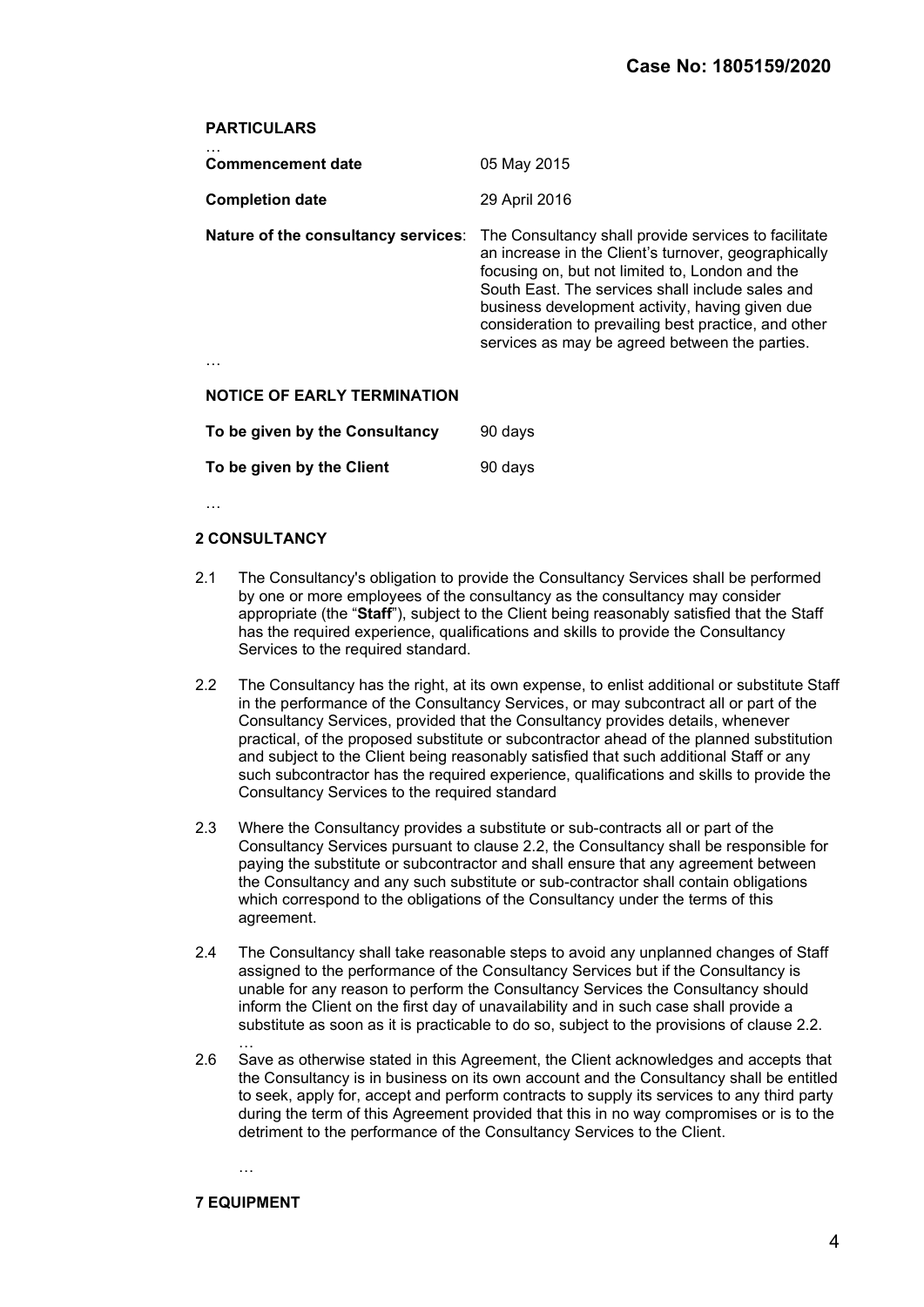- 7.1 The Consultancy shall provide at its own cost, subject to any agreement to the contrary specified in the schedule, all such necessary equipment as is reasonable for the satisfactory performance by the Staff and any substitutes and subcontractors of the Consultancy Services. …
- 8.2 The Consultancy may provide the Consultancy Services at such times and on such days as the Consultancy shall decide but shall ensure that the Consultancy Services are provided at such times as are necessary for the proper performance of the Consultancy Services.
- 8.3 The relationship between the Parties is between independent companies and nothing contained in this Agreement shall be construed as constituting or establishing any partnership or joint venture or relationship of employer or employee between the Parties or their personnel.

#### 10 FEES

10.5 Nothwithstanding the provisions of clause 8.2, the Consultancy will be able to suspend the provision of the Consultancy Services for up to 38 days per annum per each Staff (or pro rata where the Consultancy Services are for less than one year). The Consultancy shall be responsible to pay the Staff all sums due in respect of those days upon which the Consultancy Services provided are suspended pursuant to the Working Time Regulations 1998 or otherwise.

…

#### **DURATION**

12. 1 This Agreement shall commence on the commencement date specified in the Schedule and shall continue until either:

 (A) the completion date as specified in the Schedule, at which time this Agreement shall expire automatically; or

 (B) this Agreement is terminated early by the Consultancy or the Client upon giving the required notice as set out in the Schedule.

…

#### RELATIONSHIP BETWEEN THE CLIENT AND THE CONSULTANCY

16.1 The Consultancy acknowledges to the Client that there is no intention on the part of the Consultancy, its Staff, substitutes or sub-contractors or the Client to create an employment relationship between any of those parties and that the responsibility of complying with all statutory and legal requirements relating to the Staff of the Consultancy (including but not limited to the payment of taxation, maternity payments and statutory sick pay) shall fall upon and be discharged wholly and exclusively by the Consultancy.

…

- 16.3 The Client is under no obligation to offer work to the Consultancy and the Consultancy is under no obligation to accept any work that may be offered by the Client. Neither Party wishes to create or imply and mutuality of obligation between themselves either in the course of, or between, any performance of Consultancy Services under this agreement.
- 18. The parties agreed the 'basic hourly charge' so that the remuneration received by the claimant would be roughly equivalent to the salary that had been offered to the claimant as an employee. On the basis that the claimant would work 5 days a week and take 38 days off per year, which would have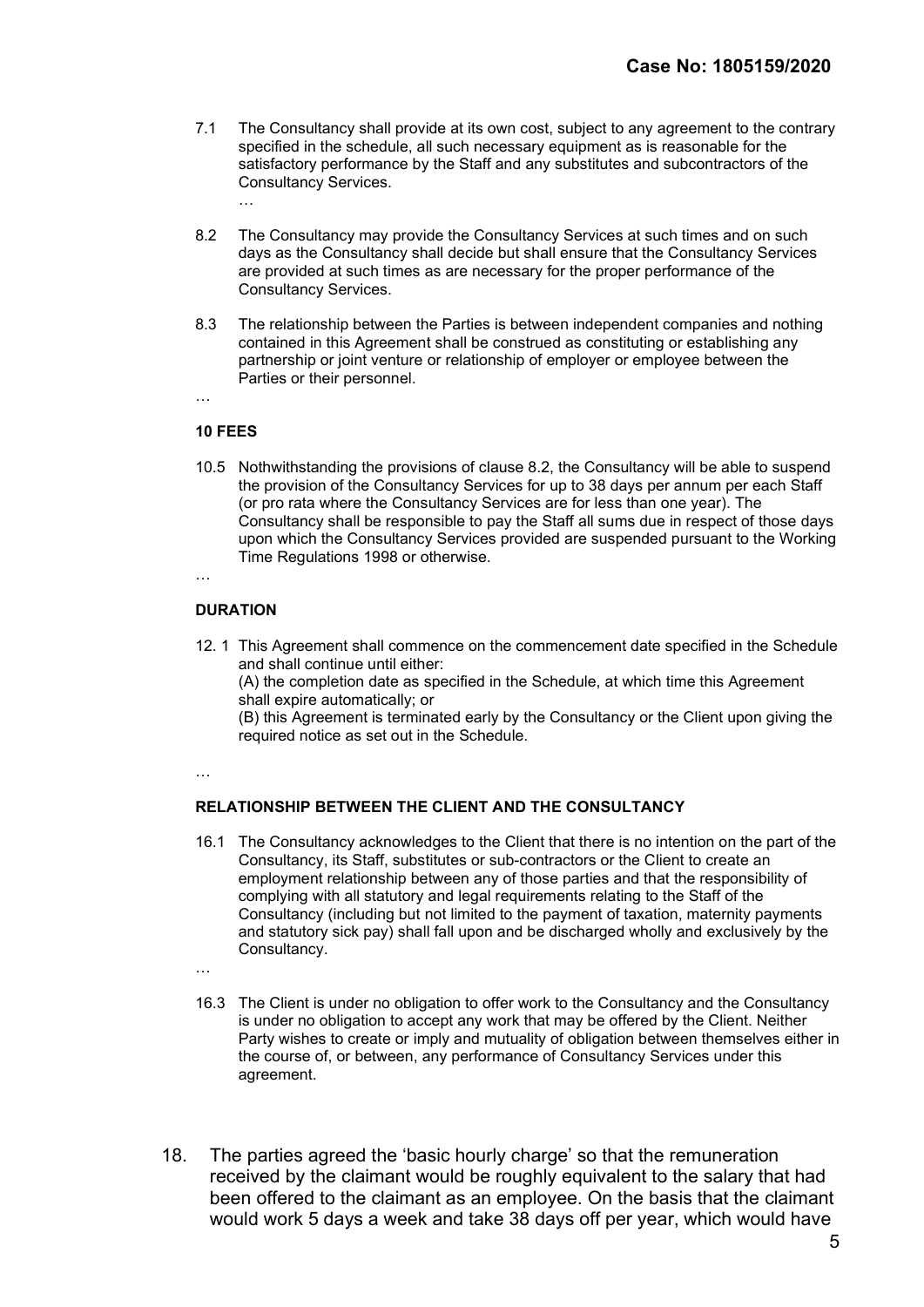been his contractual holiday entitlement if taken on as an employee, the parties divided the annual salary by the days that he would bill for, effectively intending to 'roll up' his holiday pay in his daily rate. The claimant did not explain how the daily rate was converted to the hourly charge, but given that the claimant billed for 7 hours a day, I assume that it was divided by 7.

- 19. Although Mr. Chisholm's witness statement stated that the claimant told him that he had other business interests, in oral evidence the only examples he gave were work the claimant carried out for his grandmother, for which Mr. Chisholm said the claimant billed through a consultancy, and writing articles for which he got paid. As the documents show that the claimant only incorporated his company on 5 May 2021, it is more likely that Mr. Chisholm has misremembered what he was told. I accept that the claimant was not carrying out any paid work for his grandma, or any work for other clients via an existing consultancy business. Further the letter setting out what the claimant asserted to be the benefits to him at the time of a consultancy arrangement makes no mention of carrying out any other work for other clients.
- 20. I find that it was always intended that the claimant would only carry out work for the respondent. Apart from the fact that the claimant had no other clients when the agreement was entered into, the respondent had advertised for, and therefore clearly had a business requirement for a full-time employee. This is supported by the fact that the claimant billed for 7 hour days, 5 days a week. I find that clause 2.6 is not a reflection of the parties' intentions.
- 21. I find that the parties never intended that the substitution clause should form part of their agreement. The recruitment exercise consisted of a number of interviews, a mock presentation, a costing exercise and a negotiation exercise. The respondent went to great lengths to ensure they had the right person for the job. They had initially intended to enter into a relationship which was explicitly a contract of service, which would not have allowed the use of a substitute.
- 22. The respondent agreed to a consultant-client arrangement at the claimant's instigation and on the basis that his insurer had provided those pro forma contractual terms in order to eliminate the risk of it being claimed the claimant was a 'disguised employee' by bringing the relationship outside the IR35 legislation.
- 23. I find as a fact that was the reason for the inclusion of the substitution clause, not because the parties intended anyone other than the claimant to carry out the role. Substitution was so far from Mr. Chisholm's mind that when asked about it during the hearing, he assumed that the question related to the claimant sending other employees of the respondent from his team to carry out part of his role.
- 24. The claimant's evidence on whether he genuinely intended to enter into a consultancy arrangement, or whether he was, in effect, trying to mislead the revenue as to the true nature of the arrangement was inconsistent. Initially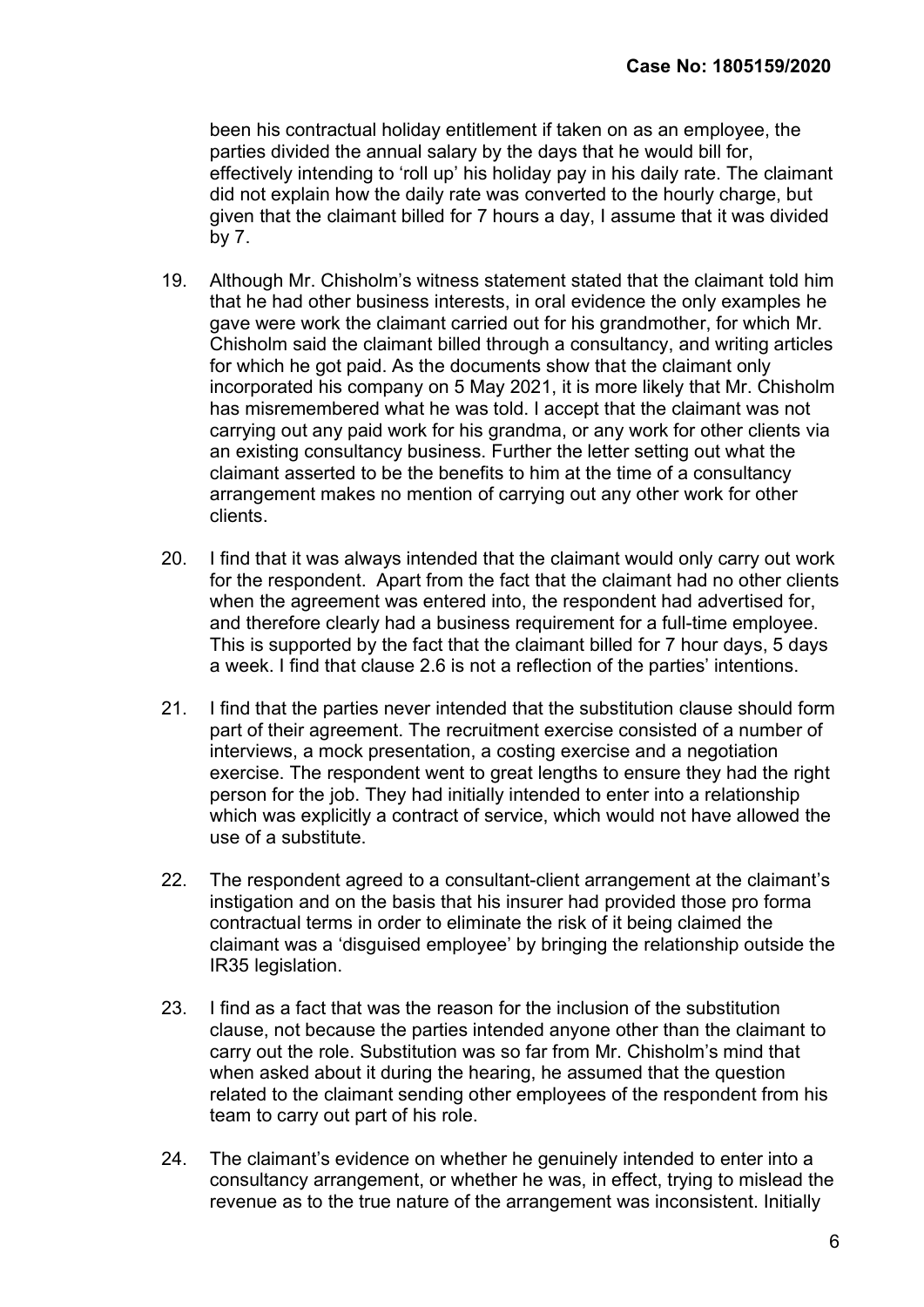he stated that the agreement was 'supposed to be for consultancy services but turned out to be something different'.

- 25. Later he stated that the job was 'effectively a full time job with a full time salary but [we] had to break it down for the purpose of the invoices'. In response to a direct question from me he stated 'I was trying to relabel [it] to claim that money from the revenue. The only benefit for me was the favourable tax position – was rehashing the employment offer in a way that would allow me to achieve those financial benefits'.
- 26. In re-examination, his evidence was slightly different again, stating in response to a question on whether or not the reference in the 5 May letter to working remotely with a high level of autonomy had happened in practice. 'I suppose that what I was hoping would happen, could have shaped up to be more traditional consultant. The way the relationship transpired… I had applied for a job on an employed role and had twisted it to fit a consultancy, but if had decided to focus on consultancy aspect we could have made it look like that but in practice it was always as an employee and how an employee would act. I did probably hope it would be different because would have had more freedom, but relationship turned out to be what I applied for originally'.
- 27. I find, on the basis of the oral evidence from both parties and the letter of 5 May, that the parties intended at the outset to create a relationship equivalent to the employment relationship to which they had initially agreed, but one which was treated by the revenue in a different way. This was the true agreement. It had always been intended that as an employee he would be working remotely and with a high level of autonomy. The reason for attempting to reframe it as a consultancy agreement was purely the financial benefit to the claimant, including the ability to offset accommodation costs and the more favourable tax rate.
- 28. Although the written agreement contains a term excluding mutuality of obligations, I find that the parties' true agreement was to create a relationship akin to a full time salaried sales director i.e. where the claimant would be entitled to work and be paid every week on an ongoing basis, unless he was absent by arrangement. Clause 16.3 was, I find, one of the clauses inserted by the insurers in the pro forma in an attempt to 'bring the relationship outside the IR35 legislation'. It was not a reflection of the parties' genuine intentions and agreement as to how the relationship would operate.
- 29. In terms of the operation of the agreement in practice, I make the following findings of fact.
- 30. The claimant was provided with the equipment that he would have been provided as an employee, although he had a preference for using his own laptop for work.
- 31. The claimant consistently billed for 7 hours a day, 5 days a week. He did not generally work 9-5 and, even when he moved to York, was not consistently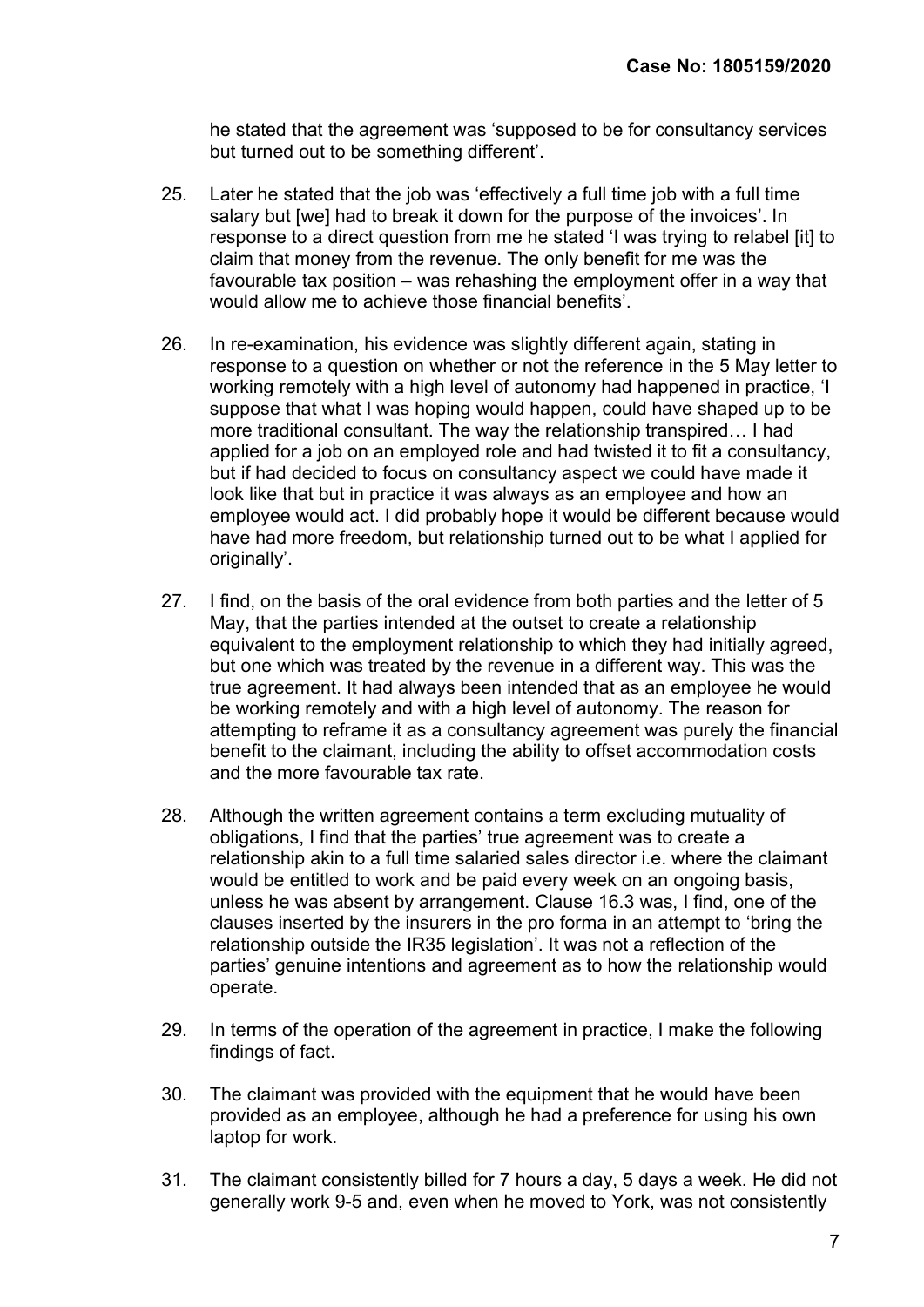in the office. In effect he operated as might be expected for a salaried sales director: he had a target to reach and as a senior salaried employee was not expected to be at his desk every day, nor to down tools at 5pm. As Mr. Chisholm said, 'at some point he would put in the 7 hours'. Although other directors might be in the office more, Mr. Chisholm explained that sales was different, because they would be meeting clients. I find that the claimant's working pattern was similar to what would have been expected if he had been taken on under the originally proposed employment contract.

- 32. There is evidence in the bundle of him checking with the respondent before taking time off and I find that that was the general practice.
- 33. The claimant did operate with a high level of autonomy, but no more than would be expected of an employee in his role and at his level. He was expected to attend SMT meetings unless he had other commitments, for example a meeting with one of the respondent's clients. He played a full part in those SMT meetings.
- 34. I find that the claimant was, in effect, line managed by Mr. Chisholm. They had regular discussions about his work. Although there was no formal appraisal there was an annual meeting at which his work was discussed and at which an increase in his hourly charge was agreed. He was never subject to any disciplinary action although it is not suggested that any matters arose which would ordinarily have led to disciplinary action for an employee.
- 35. He never sent a substitute to carry out his work, and his company did not employ any staff to carry out the consultancy services, save that his partner was paid a salary by his company. Initially she carried out no work and was paid a salary 'as a tax efficient way to extract money from the company', but at some stage she did start to submit the claimant's invoices to the respondent for him.
- 36. Most of the respondent's clients were not told that the claimant was a consultant, and he was described in presentations, on the website, on letterheads or in his email/letter signature to the respondent's clients as either 'Business Development Director' or 'Sales & Marketing Director'. Some of the clients knew that the claimant was a consultant, and I do not accept that it was deliberately kept a secret from other employees. Although the claimant was involved in preparing the content of the website, there is no suggestion that Mr. Chisholm or anyone else at the respondent objected in any way to the presentation of the claimant externally as 'Business Development Director' or 'Sales & Marketing Director'.
- 37. The claimant was able to enter into contracts on the respondent's behalf. There is some dispute as to whether or not he needed authority to enter into contracts over £1 million, but I find that the presence of an agreed limit would not be inconsistent with being an employee in any event.
- 38. Although the written contract for services was stated to end in April 2016, the claimant simply continued to work for the respondent thereafter.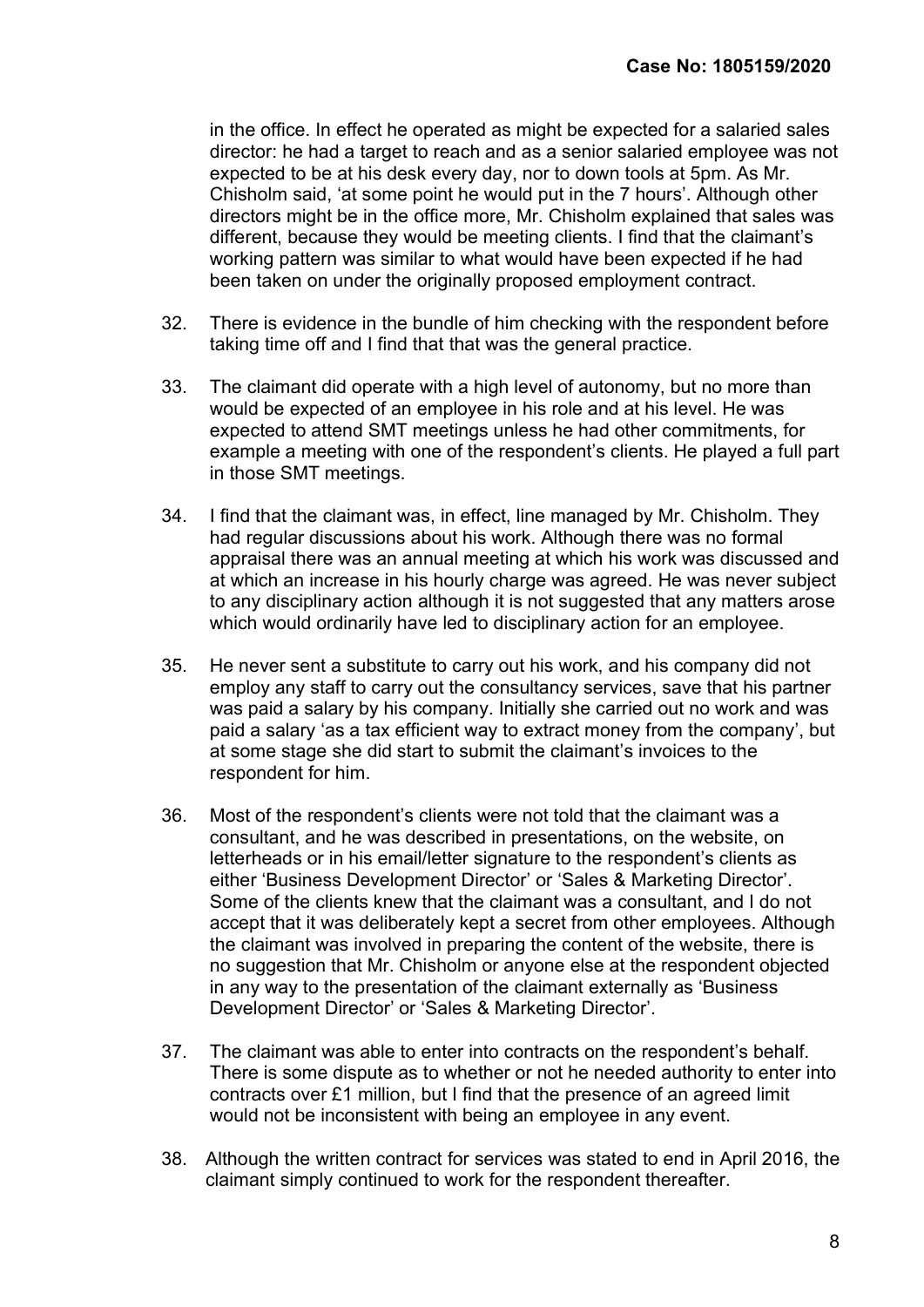- 39. When the existing sales director, Helen Smith, left in about February 2016 the claimant took over her role as sales director. He inherited a team (of the respondent's employees) and it became part of his role to build that team. Once the claimant had a team, he became entitled to commission on his team's sales. He was involved in recruitment and carried out appraisals of people in his team. He heard a disciplinary appeal, and the related documents do not inform the member of the staff that the appeal is being chaired by someone external. From about early 2017 the claimant relocated to York, where the respondent's office was based.
- 40. The respondent asked the claimant on a number of occasions to become an employee and the claimant eventually agreed, and his contract of employment commenced in November 2018. The precise terms that were agreed are in dispute, but on any version the written terms of the contract of employment differed significantly from the written terms of the contract for services.
- 41. I am satisfied though that the true agreement, as found above, between the parties as to their relationship between May 2015 and November 2018 was not so different to their agreement as to their relationship from that date onwards. I find that any significant differences in the terms of the agreement were a reflection of the fact that the parties were no longer attempting to 'bring the relationship outside the IR35 legislation'. The way the role operated in practice was also fundamentally the same.

### The law

42. The starting point is the definition of employee under the ERA. It is helpful to include the definition of worker.

S.230(1) defines an "employee" .as an individual who has entered into or works under (or, where the employment has ceased, worked under) a contract of employment.

S.230(2) provides that a contract of employment means a contract of service or apprenticeship, whether express or implied, and (if it is express) whether oral or in writing.

S.230(3) defines a "worker" as an individual who has entered into or works under (or, where the employment has ceased, worked under): (a) a contract of employment , or

(b) any contract, whether express or implied and (if express) whether oral or in writing, whereby the individual undertakes to do or perform personally any work or services for another party to the contract whose status is not by virtue of the contract that of a client or customer of any profession or business undertaking carried on by the individual.

43. In Uber BV and others v Aslam and others [2021] ICR 657, a decision on worker status, the Supreme Court held that not only is the written agreement not decisive of the parties' relationship, it is not even the starting point for determining worker status. The Court held that the determination of "worker"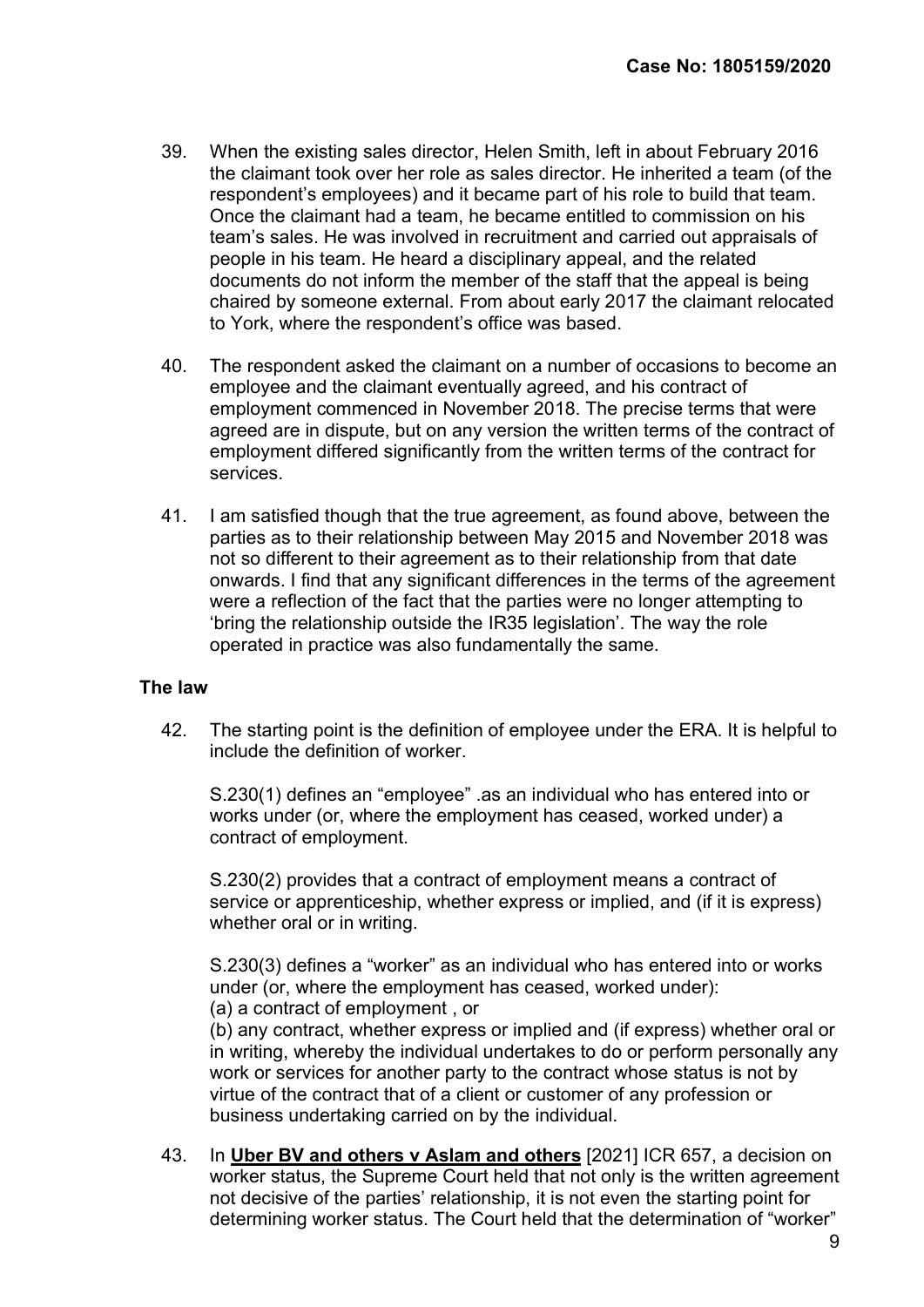status is a question of statutory interpretation, not contractual interpretation, and that it is therefore wrong in principle to treat the written agreement as a starting point.

44. This approach is justified in employment cases, according to the Supreme Court, because of:

(i) the purpose of the legislation, which is to give protection to vulnerable individuals who are in a subordinate and dependent position in relation to a person or organisation who exercises control over their work; and (ii) that fact that the relevant statutes contain prohibitions on contracting out.

45. As the Supreme Court explain, at para 85,:

This does not mean that the terms of any written agreement should be ignored. The conduct of the parties and other evidence may show that the written terms were in fact understood and agreed to be a record, possibly an exclusive record, of the parties' rights and obligations towards each other. But there is no legal presumption that a contractual document contains the whole of the parties' agreement and no absolute rule that terms set out in a contractual document represent the parties' true agreement just because an individual has signed it. Furthermore, as discussed, any terms which purport to classify the parties' legal relationship or to exclude or limit statutory protections by preventing the contract from being interpreted as a contract of employment or other worker's contract are of no effect and must be disregarded.

- 46. I find that the approach in **Uber** must also apply as a matter of principle to the determination of employee status. Further, it confirms the approach of the Supreme Court in Autoclenz Ltd v Belcher and others [2010] IRLR 70 that the role of the tribunal is to identify the parties' true agreement.
- 47. Mr Justice MacKenna in Ready Mixed Concrete (South East) Ltd v Minister of Pensions and National Insurance [1968] 1 All ER 433, QB held that for a contract of service to exist three conditions needed to be fulfilled:
	- (i) the servant agrees that, in consideration of a wage or other remuneration, he/she will provide his own work and skill in the performance of some service for his master;
	- (ii) he agrees, expressly or impliedly, that in the performance of that service he will be subject to the other's control in a sufficient degree to make that other master; and
	- (iii) the other provisions of the contract are consistent with it being a contract of service.
- 48. This description was approved by the Supreme Court in **Autoclenz** where Lord Clarke called it the 'classic description of employment'.
- 49. In relation to personal service, the principles were summarised by the Court of Appeal at para 84 of Pimlico Plumbers Ltd v Another [2017] EWCA Civ 51 (upheld by the Supreme Court in [2018] UKSC 29):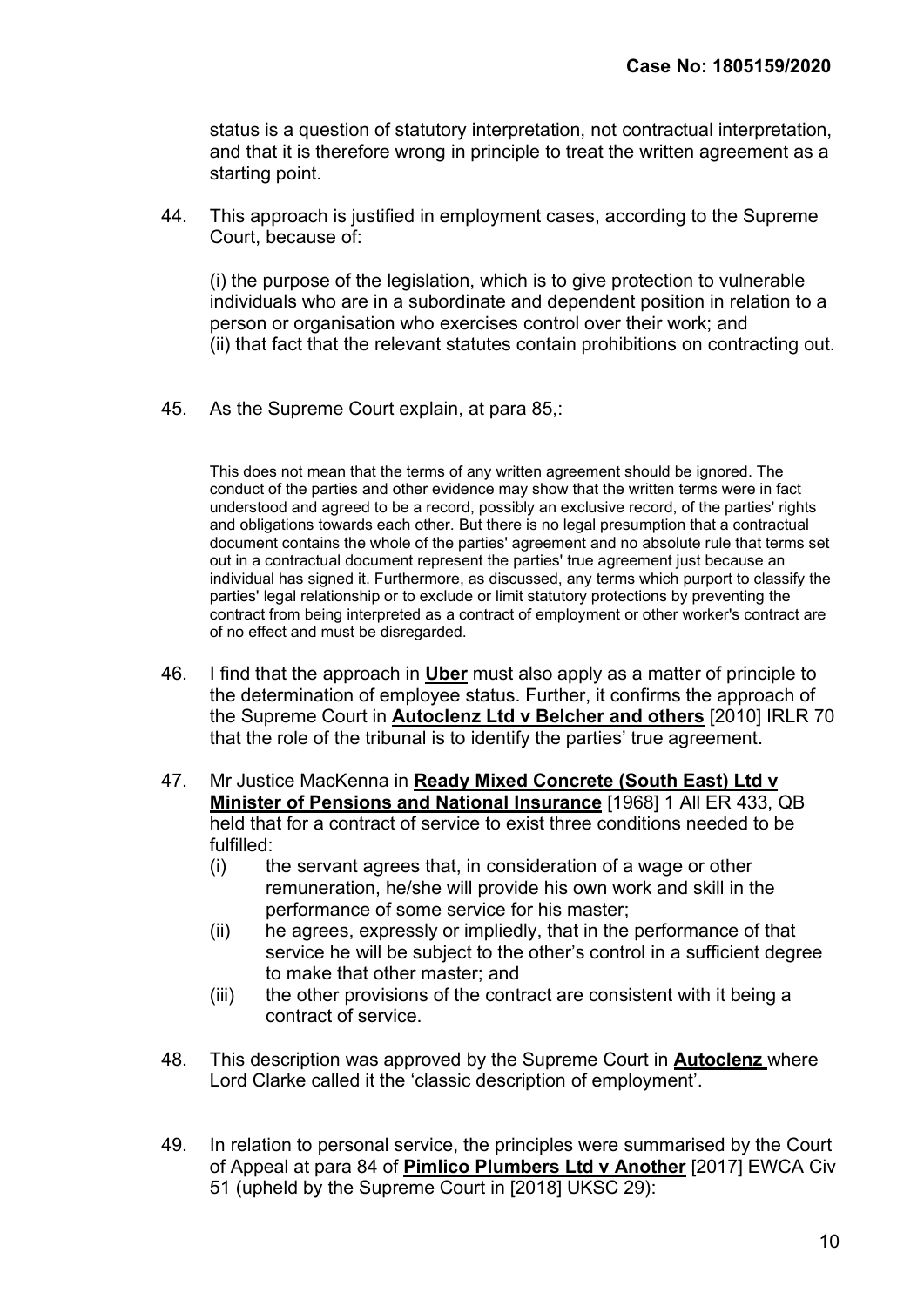In the light of the cases and the language and objects of the relevant legislation, I would summarise as follows the applicable principles as to the requirement for personal performance. Firstly, an unfettered right to substitute another person to do the work or perform the services is inconsistent with an undertaking to do so personally. Secondly, a conditional right to substitute another person may or may not be inconsistent with personal performance depending upon the conditionality. It will depend on the precise contractual arrangements and, in particular, the nature and degree of any fetter on a right of substitution or, using different language, the extent to which the right of substitution is limited or occasional. Thirdly, by way of example, a right of substitution only when the contractor is unable to carry out the work will, subject to any exceptional facts, be consistent with personal performance. Fourthly, again by way of example, a right of substitution limited only by the need to show that the substitute is as qualified as the contractor to do the work, whether or not that entails a particular procedure, will, subject to any exceptional facts, be inconsistent with personal performance. Fifthly, again by way of example, a right to substitute only with the consent of another person who has an absolute and unqualified discretion to withhold consent will be consistent with personal performance.

- 50. In Nethermere (St Neots) Ltd v Gardiner and Anor [1984] IRLR 240 CA Lord Justice Stephenson held that there must be an irreducible minimum of obligation on each side to create a contract of service. The Nethermere decision was cited and approved by Lord Irvine in Carmichael and Anor v National Power Plc [1999] ICR 1226, HL, when he posited that a lack of obligations on one party to provide work and the other to accept work would result in "an absence of that irreducible minimum of mutual obligation necessary to create a contract of service". It is the absence of mutual obligations that is crucial. It is not sufficient for there to be an absence of obligation on the part of the employer to provide work. There has to be an absence of obligation of the employer to provide work and an absence of obligation on the part of the employee when work is offered to accept that work (Wilson v Circular Distributions Ltd [2006] IRLR 380.
- 51. The tax and national insurance position will be relevant, but is not determinative.
- 52. The label attached by parties to a relationship is not determinative, and a claimant is not estopped from claiming that he is an employee by the fact that he has chosen to call himself self-employed for fiscal advantage: Young & Woods v West [1980] EWCA Civ 6.

### Application of the law to the facts

- 53. The respondent has conceded that the claimant was a worker within s 230(3) of the ERA. I asked Ms Rezaie whether this amounted to a concession that the claimant was under an obligation to provide personal service. Although she was not able to explain why the respondent might have conceded that the claimant was a worker if it believed he did not satisfy the statutory definition, she asserted that there was no concession in relation to personal service and I have proceeded on that basis.
- 54. In determining whether or not the claimant is an employee, I must identify the 'true agreement' between the parties. This means the legal obligations rather than the parties' private intentions. In accordance with the Supreme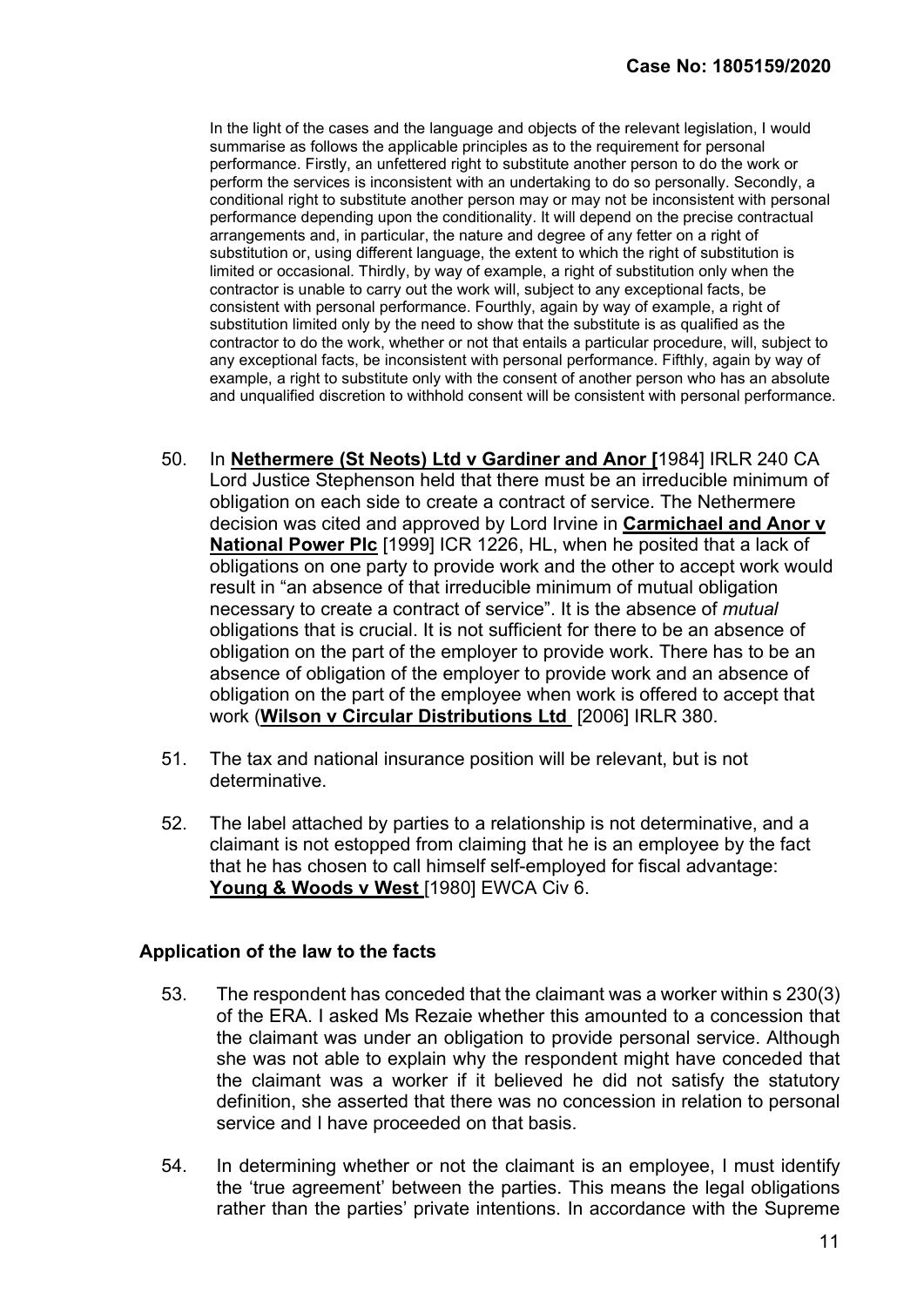Court decision in Uber, I should consider whether the conduct of the parties and other evidence shows that the written terms were in fact understood and agreed to be a record, possibly an exclusive record, of the parties' rights and obligations towards each other, but there is no legal presumption that a contractual document contains the whole of the parties' agreement and no absolute rule that terms set out in a contractual document represent the parties' true agreement just because an individual has signed it.

- 55. Further, the Supreme Court held that any terms which purport to classify the parties' legal relationship or to exclude or limit statutory protections by preventing the contract from being interpreted as a contract of employment or other worker's contract are of no effect and must be disregarded.
- 56. On the basis of my findings of fact above, I find that the written agreement was not understood to be an exclusive record of the parties' rights and obligations towards each other. The pro forma terms of the agreement were presented to the respondent and accepted by them simply as a means of 'bringing the relationship outside the IR35 legislation'.
- 57. It is clear, on the basis of my findings of fact above, that the true agreement was to create a relationship which was equivalent to the original employment contract, in order to take advantage of the favourable tax position for the claimant. I find that these pro forma terms did not form part of the true agreement between the parties. This applies in particular to the provisions on personal service and the exclusion of mutuality of obligation.
- 58. Having found that these terms did not form part of the true agreement between the parties, I do not need to consider if these terms are of no effect and should be disregarded on the basis that they purport to classify the parties' legal relationship or to exclude or limit statutory protections by preventing the contract from being interpreted as a contract of employment. I was not addressed by either party on this point, but if I had concluded that these terms formed part of the true agreement, I would have concluded, subject to hearing submissions on the issue, that most of the pro forma terms were of no effect and should be disregarded. See para 80 of the judgment of the Supreme Court in Uber on the effect of the statutory prohibitions on contracting out:

 These provisions, as I read them, apply to any provision in an agreement which can be seen, on an objective consideration of the facts, to have as its object excluding or limiting the operation of the legislation. It is just as inimical to the aims of the legislation to allow its protection to be limited or excluded indirectly by the terms of a contract as it is to allow that to be done in direct terms.

59. Having concluded that those terms formed no part of the true agreement between the parties, I do not need to consider whether any power of substitution or exclusion of mutuality of obligation contained in the written agreement is inconsistent with a contract of employment.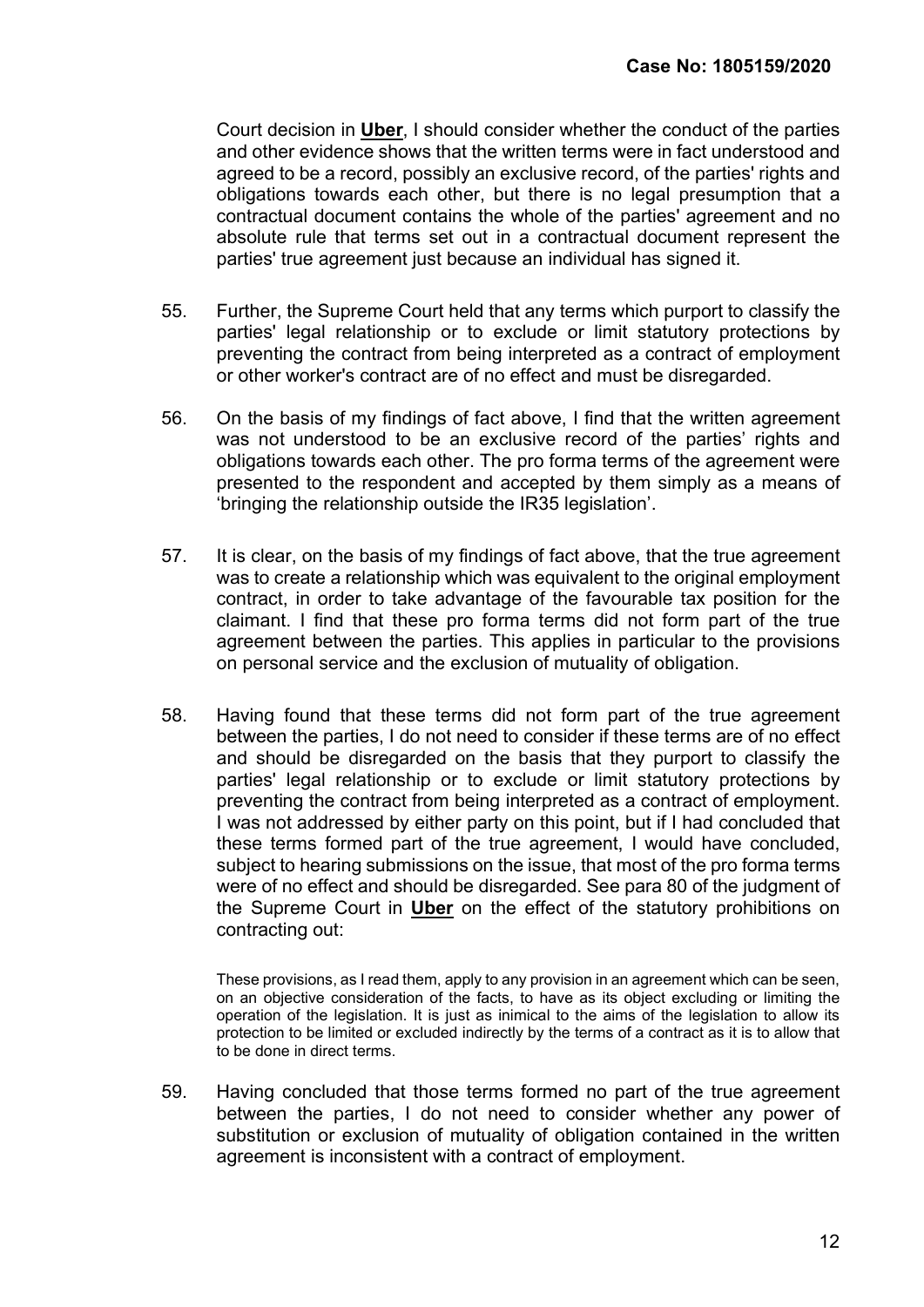- 60. I turn now to consider whether the nature of the relationship, as contained in the true agreement between the parties, was one of employment.
- 61. I find that there was mutuality of obligation. Although expressed in writing to be simply a matter of the claimant invoicing for the work he carried out, it is clear that the true agreement was for full-time work. The hourly charge was calculated on the basis that it was expected that the claimant would invoice for 7 hours a day, 5 days a week on an ongoing basis. The way that the hourly charge was calculated anticipated that the claimant would take 38 days holiday.
- 62. The true agreement was for an ongoing overarching commitment on both sides, equivalent to that which had been initially agreed as employment. This is supported by the fact that although the written contract for services was stated to end in April 2016 the claimant simply continued to work at that point, with nobody seeing the need to enter in to any further discussions.
- 63. I have concluded that the substitution clause did not form part of the true agreement. It is clear that the true agreement was for the claimant to carry out the work himself, and therefore there was an obligation of personal service.
- 64. Turning to control, I note that the claimant was a senior professional and that the employed position for which he originally applied for was already a remote working position with a high level of autonomy. The claimant spoke regularly to Mr. Chisholm about his work and he was expected to attend SMT meetings and provide updates on his work. He had the equivalent of an appraisal every year. He checked with the respondent before taking time off. For a senior employee, I find that this is a sufficient degree of control to amount to employment rather than self-employment.
- 65. Secondly I have considered the level of integration into the respondent's business. The claimant was presented externally and to most, if not all, of the respondent's clients and potential clients as the 'Business Development Director' or 'Sales & Marketing Director'. There was, in general, no reference to his status as a consultant. His company was incorporated specifically to carry out this particular role, and it had no other clients. When the Sales & Marketing Director left the claimant took over this role and led an internal team. The claimant carried out their appraisals. He was involved in recruitment and, on one occasion, disciplining other staff. He had authority to contract with third parties and bind the respondent. He played an active part in SMT meetings, not just in relation to sales. The claimant had no other clients and his company was incorporated specifically and solely for the purpose of carrying out this role for the respondent. I find that the claimant was fully integrated into the respondent's organisation.
- 66. I accept that there are factors that point away from employment status. The way in which the claimant was paid, the fact that he charged VAT and the fact that he engaged his partner to carry out some administrative work all point towards him being in business on his own account. Further, the fact